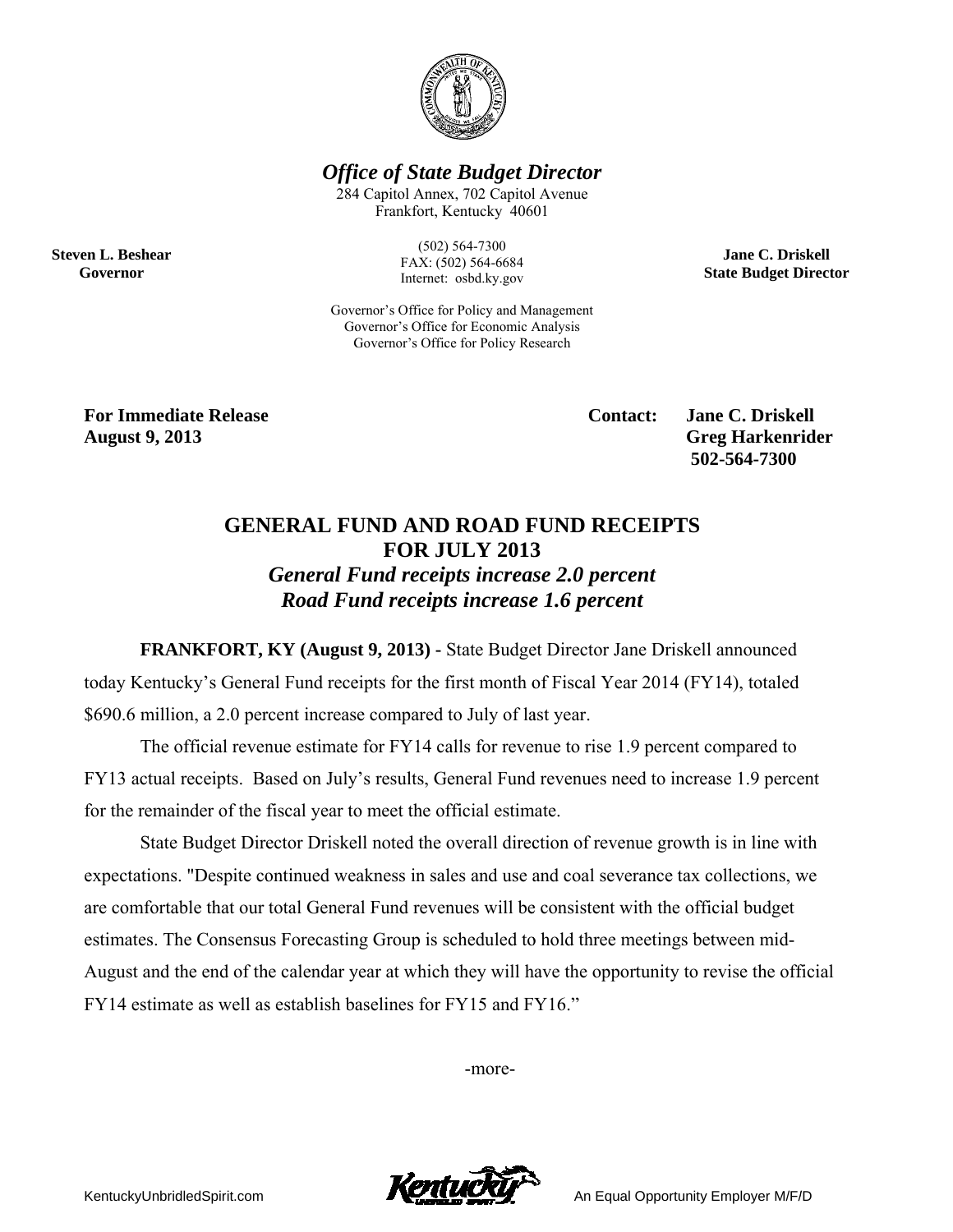Among the major General Fund accounts:

- Individual income tax receipts rose 1.3 percent.
- Sales tax revenues were down 1.4 percent.
- Corporation income tax collections rose 156.5 percent.
- Cigarette tax income rose 13.8 percent in July.
- Property tax receipts fell 3.8 percent.
- Coal severance tax revenues declined 21.1 percent.
- Lottery revenues increased 3.2 percent.

 Driskell also announced that Road Fund revenues for July totaled \$119.3 million, an increase of 1.6 percent compared to last July. Driskell noted that strong motor vehicle usage tax receipts helped bolster total receipts. "Motor vehicle usage tax receipts were above expectations in July while motor fuels collections grew at a subdued pace. These accounts helped offset declines in many of the smaller accounts."

 The official revenue estimate for FY14 calls for revenue to increase 5.1 percent compared to FY13 actual receipts. Based on the first month's receipts, revenues need to grow 5.4 percent for the rest of the fiscal year to meet budgeted levels.

Among the major Road Fund categories:

- Motor fuels tax receipts rose 2.0 percent.
- Motor vehicle usage tax increased 6.4 percent.
- License and privilege taxes fell 8.6 percent.
- Nontax receipts declined 36.6 percent.

-30-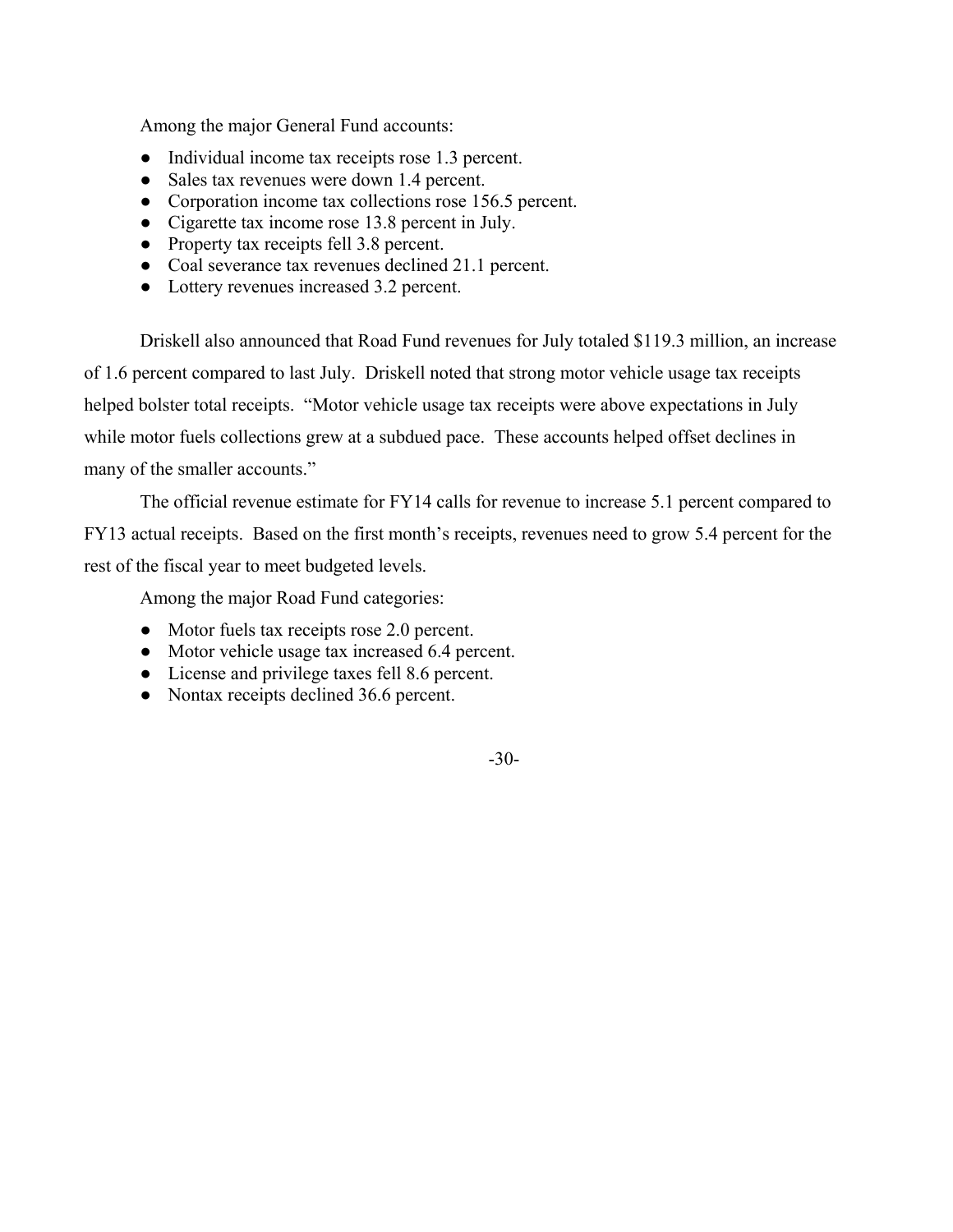## **KENTUCKY STATE GOVERNMENT REVENUE 1. GENERAL FUND REVENUE**

|                                                        |                                | <b>JULY</b>                    |                      |
|--------------------------------------------------------|--------------------------------|--------------------------------|----------------------|
|                                                        | 2013                           | 2012                           | % Change             |
| <b>TOTAL GENERAL FUND</b>                              | \$690,578,741                  | \$677,216,704                  | 2.0%                 |
| <b>Tax Receipts</b><br><b>Sales and Gross Receipts</b> | \$665,418,076<br>\$301,028,378 | \$647,618,216<br>\$302,133,050 | 2.7%<br>-0.4%        |
| <b>Beer Consumption</b>                                | 596,908                        | 591,532                        | 0.9%                 |
| Beer Wholesale                                         | 5,602,614                      | 5,198,756                      | 7.8%                 |
| Cigarette                                              | 19,121,081                     | 16,800,974                     | 13.8%                |
| <b>Distilled Spirits Case Sales</b>                    | 11,164                         | 10,486                         | 6.5%                 |
| <b>Distilled Spirits Consumption</b>                   | 1,103,985                      | 1,023,285                      | 7.9%                 |
| <b>Distilled Spirits Wholesale</b>                     | 2,928,175                      | 2,685,335                      | 9.0%                 |
| Insurance Premium                                      | 5,742                          | 104,700                        | $-94.5%$             |
| Pari-Mutuel<br>Race Track Admission                    | 364,922<br>77,143              | 316,358<br>80,381              | 15.4%<br>$-4.0%$     |
| Sales and Use                                          | 262,571,676                    | 266,254,606                    | $-1.4%$              |
| Wine Consumption                                       | 225,776                        | 223,576                        | 1.0%                 |
| Wine Wholesale                                         | 1,146,990                      | 1,085,220                      | 5.7%                 |
| <b>Telecommunications Tax</b>                          | 5,486,529                      | 5,869,775                      | $-6.5%$              |
| <b>Other Tobacco Products</b>                          | 1,785,150                      | 1,886,890                      | $-5.4%$              |
| <b>Floor Stock Tax</b>                                 | 522                            | 1,176                          | $-55.6%$             |
| License and Privilege                                  | \$34,496,865                   | \$36,946,660                   | $-6.6%$              |
| Alc. Bev. License Suspension                           | 28,650                         | 14,128                         | 102.8%               |
| Coal Severance                                         | 17,481,906                     | 22,161,804                     | $-21.1%$             |
| <b>Corporation License</b>                             | 15,691                         | (331, 222)                     |                      |
| Corporation Organization                               | 1,580                          | 12,795                         | $-87.7%$             |
| Occupational Licenses                                  | 23,499                         | 4,973                          | 372.5%               |
| Oil Production                                         | 1,038,185                      | 789,817                        | 31.4%                |
| Race Track License                                     | 95,000                         | 95,000                         | 0.0%                 |
| <b>Bank Franchise Tax</b>                              | 12,092                         | (99, 940)                      | $\overline{a}$       |
| <b>Driver License Fees</b>                             | 53,802                         | 58,448                         | $-7.9%$              |
| <b>Minerals Severance</b><br>Natural Gas Severance     | 1,254,199<br>1,197,124         | 1,449,929<br>1,565,979         | $-13.5%$<br>$-23.6%$ |
| <b>Limited Liability Entity</b>                        | 13,295,137                     | 11,224,949                     | 18.4%                |
| Income                                                 | \$307,393,423                  | \$283,360,629                  | 8.5%                 |
| Corporation                                            | 33,587,909                     | 13,093,740                     | 156.5%               |
| Individual                                             | 273,805,514                    | 270,266,889                    | 1.3%                 |
| Property                                               | \$17,477,445                   | \$18,169,285                   | $-3.8%$              |
| <b>Building &amp; Loan Association</b>                 | 0                              | 4,180                          | $- - -$              |
| General - Real                                         | (37,097)                       | 86,922                         |                      |
| General - Tangible                                     | 9,588,138                      | 11,425,237                     | $-16.1%$             |
| Omitted & Delinquent                                   | (1,213,270)                    | 3,886,989                      |                      |
| <b>Public Service</b>                                  | 4,773,853                      | 2,765,956                      | 72.6%                |
| Other                                                  | 4,365,821                      | 0                              |                      |
| Inheritance Tax                                        | \$2,977,753                    | \$2,889,098                    | 3.1%                 |
| Miscellaneous                                          | 2,044,212                      | 4,119,493                      | $-50.4%$             |
| <b>Legal Process</b>                                   | 903,365                        | 1,849,518                      | $-51.2%$             |
| T. V. A. In Lieu Payments                              | 1,140,847                      | 2,269,975                      | $-49.7%$             |
| Other                                                  | 0                              | 0                              |                      |
| <b>Nontax Receipts</b>                                 | \$25,052,701                   | \$28,894,793                   | $-13.3%$             |
| <b>Departmental Fees</b>                               | 1,331,411                      | 1,903,127                      | $-30.0%$             |
| <b>PSC Assessment Fee</b>                              | 3,683,360                      | 10,349,380                     | $-64.4%$             |
| <b>Fines &amp; Forfeitures</b>                         | 2,163,229                      | 3,979,378                      | $-45.6%$             |
| Income on Investments                                  | (12,007)                       | (427, 646)                     |                      |
| Lottery                                                | 16,000,000                     | 15,500,000                     | 3.2%                 |
| Sale of NO <sub>x</sub> Credits<br>Miscellaneous       | 9,688<br>1,877,022             | 0<br>(2,409,445)               | ---                  |
|                                                        |                                |                                |                      |
| Redeposit of State Funds                               | \$107,965                      | \$703,695                      | $-84.7%$             |